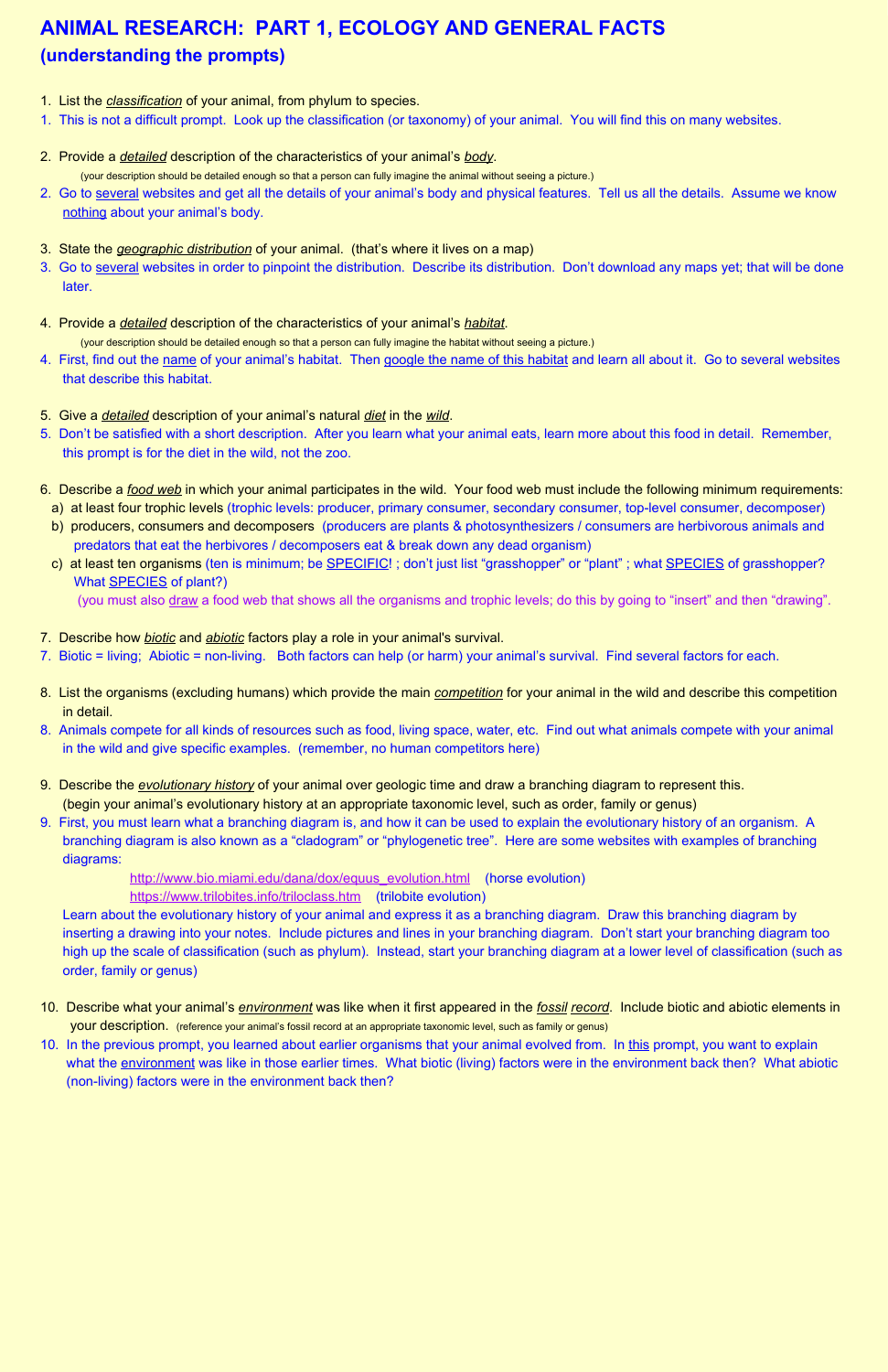## **ANIMAL RESEARCH: PART 2, ADAPTATIONS (understanding the prompts)**

- 1. Describe in detail how your animal's *senses* are adapted for survival.
- 1. Be specific and provide detail! For example, if your animal has special smelling senses, explain why these senses are so unique. Give as much detail as possible. Don't just write: "my animal has a good sense of smell". That doesn't explain anything! Find out what makes these senses so good. Try to explain it on a cellular level, for instance.
- 2. Describe in detail how your animal is adapted for *moving* through its environment.
- 2. You wouldn't just write: "my animal can swim fast". That explains nothing. How are your animal's fins, tail, legs, arms, etc. specially designed for speed? How is the musculature special? These are only a few suggestions. There are many ways your animal's body may be designed for movement, and speed might not even be important at all. Stealthy, slow movement is also an adaptation,

for example.

- 3. Describe in detail how your animal is adapted for obtaining and digesting *food* in its environment.
- 3. "Obtaining" food is the same as "getting" food. All animals, herbivores or carnivores, are specially designed to deal with food. Hands, legs, claws, teeth, stomach, intestine, etc. are just a few examples. Be specific and describe the adaptations your animal has.
- 4. Describe in detail how your animal is adapted for *competition* for resources within its environment. (keep in mind that your animal competes with its own species as well as with other species)
- 4. All animals must compete, even the herbivores. Competition might be physical in some way, but it doesn't have to be. Colors or odors can also signal to other animals that a resource is "taken".
- 5. Describe in detail how your animal is adapted to be *protected* from biotic and abiotic factors in its environment.
- 5. Biotic = living Abiotic = non-living Here are just a few examples: perhaps your animal's fur or hair protects it from the weather (an abiotic factor). Perhaps your animal is cryptic (camouflage) in some way. Your animal may have a special behavior that protects

it from the environment.

- 6. Describe in detail how your animal is adapted for maintaining *homeostasis*. (homeostasis can be maintained by your animal's *physical features* or  *behaviors*)
- 6. First, make sure you know what homeostasis is. There are many ways your animal can maintain homeostasis. Find several ways. Don't be satisfied with just one or two examples. Any method of keeping a steady and stable internal condition is an example of homeostasis. There might be something special about your animal's body that helps it maintain homeostasis. Also, your animal might have a special behavior that helps it maintain homeostasis. The ability to maintain homeostasis can be explained at the cellular level as well.
- 7. Describe in detail how a particular *body system* of your animal is uniquely adapted for survival.
- 7. All of the animals at the zoo have at least one unique body system. Describe it in detail. It could be muscle, bone, circulation, digestion, nerves, etc.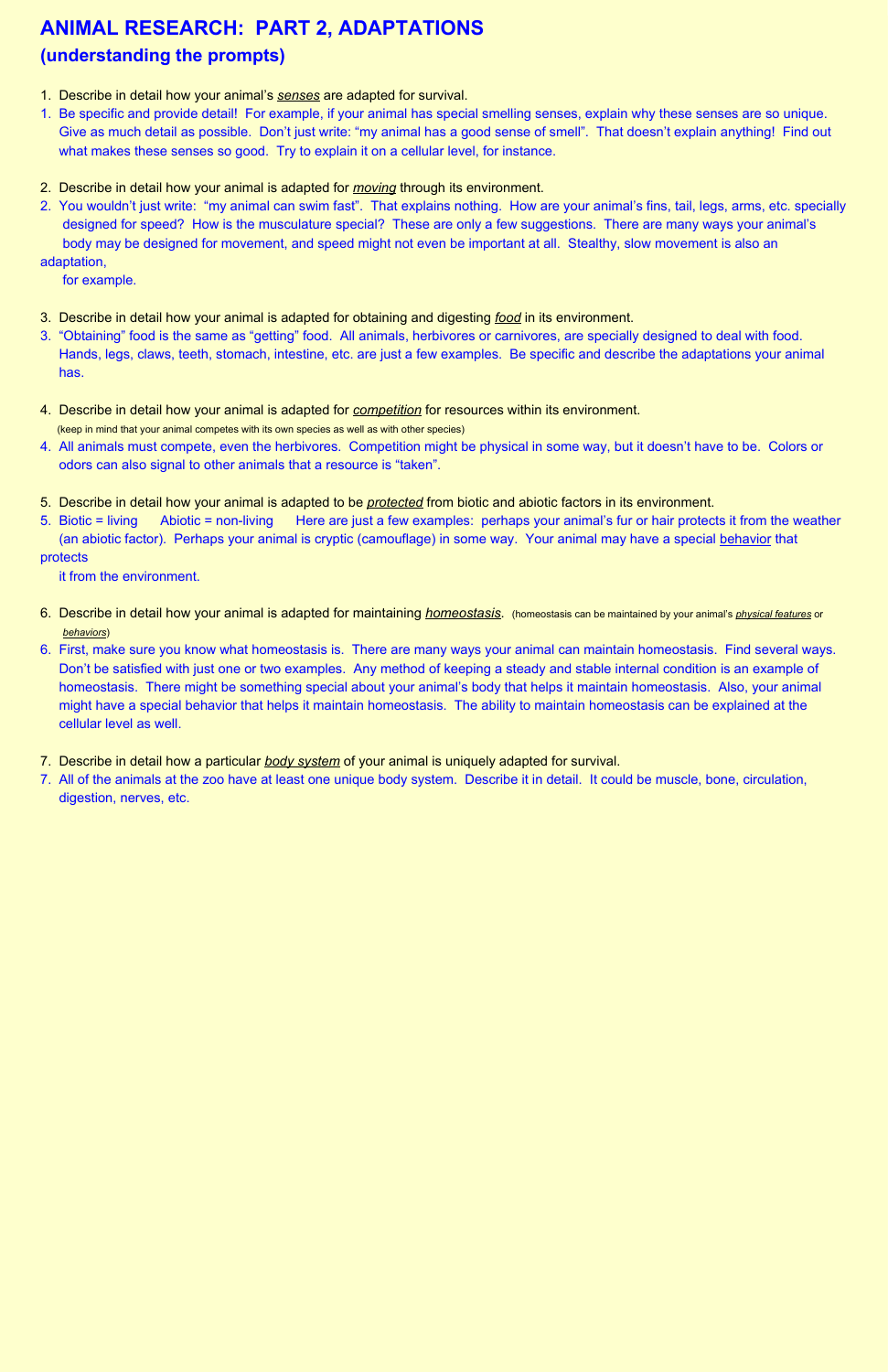## **ANIMAL RESEARCH: PART 3, REPRODUCTION (understanding the prompts)**

- 1. General reproductive facts: These are easy!
	- a) gestation or incubation?b) clutch or litter size?c) frequency of birthing?d) time of year?
	- e) oviparous, ovoviviparous or viviparous?Look up all of these words first and find out what they mean. Then do the research.
- 2. Describe in detail the *physical* traits your animal has which help it reproduce successfully.

(make sure to differentiate between *male* and *female* in your notes)

- 2. You should be able to get many notes for this prompt. There are all kinds of physical reasons that your animal can reproduce successfully. Find out about its reproductive system. Find out about how its body is designed specially for reproduction. Also, find out this information for both male and female.
- 3. Describe in detail the *behavioral* traits your animal has which help it reproduce successfully. (make sure to differentiate between *male* and *female* in your notes)
- 3. This is just like prompt #2, except it's all about how your animal behaves to reproduce successfully. Both male and female must do many things to reproduce successfully. For instance, they must attract each other, they must copulate, they usually take care of the offspring in some way, etc. You should be able to find out lots of information here as well.
- 4. Describe in detail how your animal's offspring *grows* and *develops*, from fertilized egg to sexual maturity.
- 4. Get as much information as you can for every stage of growth and development. Find out about the zygote, embryo, fetus, newborn, juvenile, young adult, mature adult. Remember, growth is different than development, so make sure you learn about both at each stage.
- 5. Describe in detail how your animal's offspring are *adapted* to survive while growing and developing. (make sure to differentiate between physical traits and behavioral traits)
- 5. This prompt is similar to prompt #4, except you must explain all the unique adaptations your animal has to survive while it's trying to grow and develop. Life is very tough for young animals. Predators are always trying to eat them. Many young starve if the environment doesn't have enough resources. What is special about your young animal's body (physical adaptations) or your young animal's actions (behavioral adaptations) that help it survive to adulthood?
- 6. Describe in detail how your animal's *environment* affects its reproductive success. (make sure to differentiate between *biotic* and *abiotic* factors)
- 6. Environments can change. The weather can change, resources can change, numbers of predators can change, etc. All of these changes add up to a change in reproductive success for your animal. Sometimes, because of the environment, many babies are born because everything is just right. Other times, factors are tough, and less babies are born or less babies survive. Sometimes, adults mate more frequently or less frequently because of the changing environment. Find out about all these environmental changes and how they affect your animal's reproduction. Remember, biotic = living abiotic = non-living.
- 7. Describe in detail how zookeepers successfully *breed* your animal in captivity.
- 7. Zookeepers must learn about conditions in the wild that favor reproduction, and then try to simulate these conditions at the zoo in order to get your captive animal to breed and reproduce. Depending on the animal, zookeepers may have to carefully simulate temperature, daylight, humidity, etc. Adult animals can sometimes be very stubborn and not want to mate at the zoo because of the captive environment. Zookeepers try to simulate the natural environment as much as they are able. Learn about these efforts that the zookeeper must use in order to captive-breed your animal.